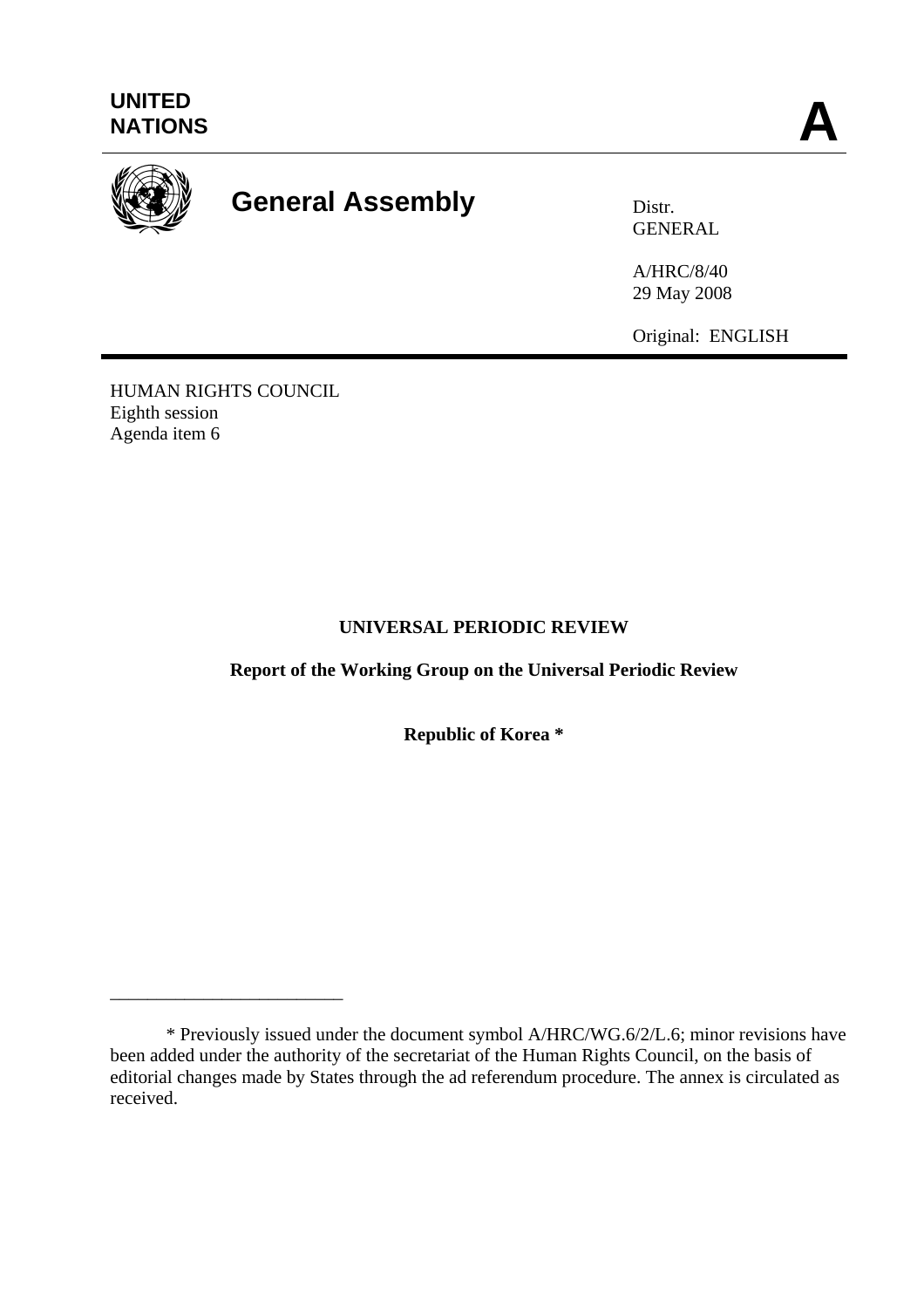# **CONTENTS**

|                                                                 | Paragraphs | Page |
|-----------------------------------------------------------------|------------|------|
|                                                                 | $1 - 4$    |      |
| I. SUMMARY OF THE PROCEEDINGS OF THE REVIEW PROCESS             | $5 - 63$   |      |
|                                                                 | $5 - 8$    |      |
| B. Interactive dialogue and responses by the State under review | $9 - 63$   |      |
|                                                                 | $64 - 66$  | 14   |

#### **Annex**

|--|--|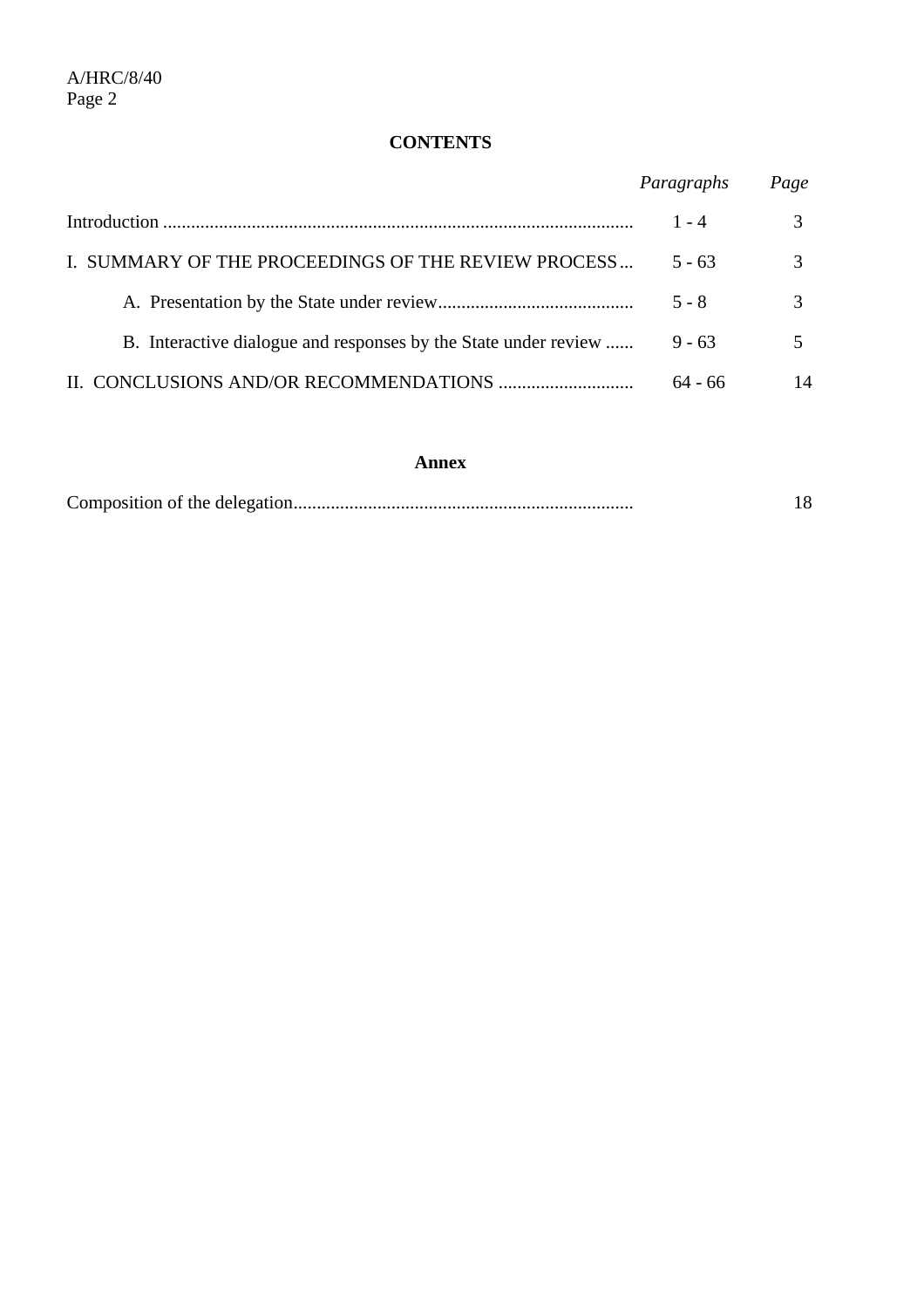### **Introduction**

1. The Working Group on the Universal Periodic Review (UPR), established in accordance with Human Rights Council resolution 5/1 of 18 June 2007, held its second session from 5 to 19 May 2008. The review of the Republic of Korea was held at the 6th meeting on 7 May 2008. The delegation of the Republic of Korea was headed by H.E. Mr. Kim Sung-hwan, Vice-Minister of Foreign Affairs and Trade of the Republic of Korea. For the composition of the delegation, composed of 26 members, see annex below. At its 10th meeting held on 9 May 2008, the Working Group adopted the present report on the Republic of Korea.

2. On 28 February 2008, the Human Rights Council selected the following group of rapporteurs (troika) to facilitate the review of the Republic of Korea: Peru, Egypt and Jordan.

3. In accordance with paragraph 15 of the annex to resolution 5/1, the following documents were issued for the review of the Republic of Korea:

 (a) A national report submitted in accordance with paragraph 15 (a) (A/HRC/WG.6/2/KOR/1);

 (b) A compilation prepared by the Office of the High Commissioner for Human Rights (OHCHR), in accordance with paragraph 15 (b) (A/HRC/WG.6/2/KOR/2);

 (c) A summary prepared by OHCHR, in accordance with paragraph 15 (c) (A/HRC/WG.6/2/KOR/3).

4. A list of questions prepared in advance by Denmark, Latvia, the Netherlands, Sweden and the United Kingdom of Great Britain and Northern Ireland was transmitted to the Republic of Korea through the troika. These questions are available on the extranet of the UPR.

## **I. SUMMARY OF THE PROCEEDINGS OF THE REVIEW PROCESS**

## **A. Presentation by the State under review**

5. At the 6th meeting, on 7 May 2008, H. E. Kim Sung-hwan, Vice-Minister of Foreign Affairs and Trade introduced the national report, reaffirming his country's strong commitment to promoting and protecting human rights at home and abroad. The Republic of Korea is sincerely fulfilling its voluntary pledges and commitments and underlined its policy to fully cooperate with the United Nations mechanisms and to play a constructive role. It achieved democracy, with the rule of law, pluralism and good governance achieved in a relatively short period of time, following almost 40 years of authoritarian rule. The Republic of Korea believes that its experience and lessons learned on the road to democracy and development deserve to be shared with other Member States. The delegation made reference to the legal framework, in particular the Constitution, noting that it enumerates the promotion and protection of a wide range of fundamental freedoms and human rights. Even though the Republic of Korea does not have a human rights act, a range of laws aim to realize and implement the spirit and substance of the Constitution. The Republic of Korea is a party to six core international human rights treaties and is currently undertaking domestic procedures for the ratification of the Convention on the Rights of Persons with Disabilities. When considering ratifying international human rights treaties, the Republic of Korea first conducts a review to consider whether domestic laws and practices comply with treaty obligations, which requires in some cases a somewhat longer period of review. The Republic of Korea also referred to the establishment, mandate, functions and role of the Human Rights Bureau in the Ministry of Justice in 2006, the National Human Rights Policy Council, the National Human Rights Commission of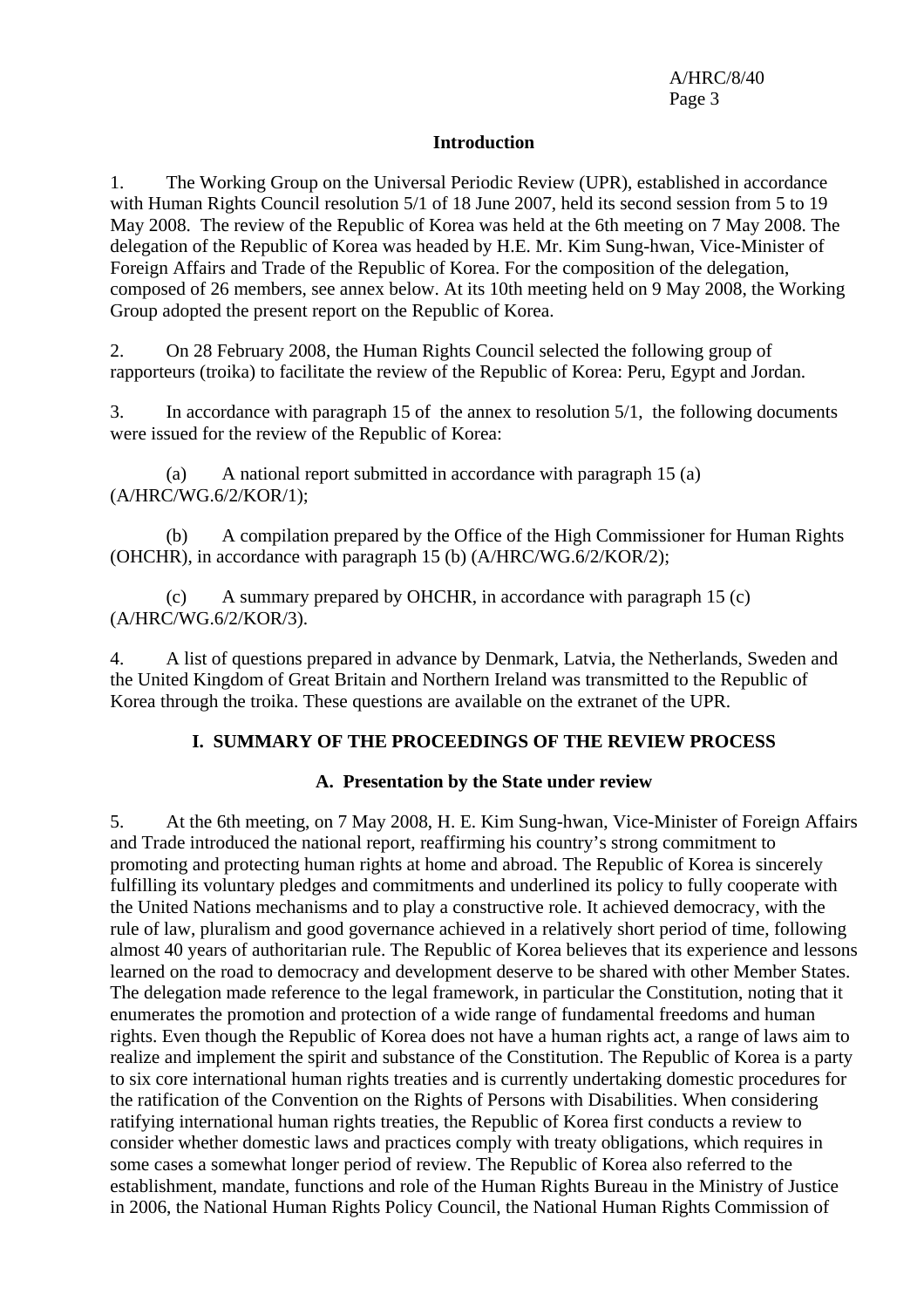Korea (NHRCK) and the Anti-Corruption and Civil Rights Commission (ACRC). It highlighted the National Action Plan (NAP) 2007-2011 for the Promotion and Protection of Human Rights, noting that the observations and recommendations by the United Nations treaty monitoring bodies were set as standards in the NAP. All stakeholders, including the NHRCK, civil society and the press can also submit their opinions on the ongoing NAP. The delegation noted that the recommendations and views of the NHRCK are taken into earnest account in the policy-making process.

6. The delegation also referred to specific human rights issues, including the right to liberty and security of persons, non-discrimination, women's rights and a multi-cultural society and indicated that it appreciates the concluding observations and recommendations of treaty bodies and continues to incorporate their opinions into the domestic legal system by amending relevant laws such as the Penal Procedure Code and the Criminal Administration Act. Other procedural measures are oriented towards the protection of the fundamental rights of detainees and crime suspects. On the issue of non-discrimination, the delegation noted that the Constitution clearly states that nobody shall be subject to discrimination. The Government is well aware of the importance of preventing ungrounded discrimination, whether direct or indirect. Reference was made to recent legislative developments, such as the draft Anti-Discrimination Act submitted to the National Assembly for deliberation. Regarding women's rights, the delegation indicated that the advancement of women's status and improvement of their rights remain a priority, referring to the creation of the Ministry of Gender Equality in 2001 and the integration of a gender perspective into all Government policies. The Republic of Korea has taken various measures, including strengthened legal measures to address the problem of violence against women. The delegation noted that many people of foreign origin are living in the Republic of Korea and that the Government has made efforts to build a society where their rights are fully respected. Reference was made to new legislation, such as the Basic Act on Treatment of Foreigners Residing in Korea, the Employment Permit System (EPS) introduced in 2004, as well as to the responsibilities of the Inter-Ministerial Committee on Policies Regarding Foreigners.

7. In responding to advance questions, the delegation indicated that the abolition of the death penalty should be considered in terms of its criminal justice function, social circumstances, and public opinion in a comprehensive way. It requires a national consensus building process along with further in-depth researches. On the issue of the rights of migrant workers, the delegation noted that, as is the case in many countries, foreigners who are not legally permitted to stay in the Republic of Korea should be sent back to their home country. However, they can seek remedies through the Ministry of Labour or civil law suits in case of delayed payment or compensation and are permitted to stay until all related procedures for remedies are taken. The delegation also reiterated their standing invitation to all special procedures, extended in March 2008 during the high-level segment of the seventh session of the Human Rights Council. Regarding consultations held with civil society during the process of preparing the national report, the delegation indicated that the Government sought to gather views of members of the National Assembly, professors, experts from international organizations and NGOs. A Consultation Meeting with NGOs was held on 18 March 2008. The delegation also indicated that the status of the NHRCK as an independent body from the Government remains intact under the present administration. The NHRCK was established in 2001 and has been accredited with "A" status by the International Coordinating Committee. Regarding the role of the Republic of Korea in sharing its experience of democratization and establishing a human rights framework, the delegation noted that it is actively participating in international initiatives to spread democracy, based on their conviction that democracy provides more favourable conditions for human rights. The delegation highlighted in particular the Community of Democracies, the Partnership for Democratic Governance, as well as the Alliance of Civilizations initiative. The Republic of Korea is endeavouring to expand its financial contribution to specialized funds for technical assistance in the field of human rights.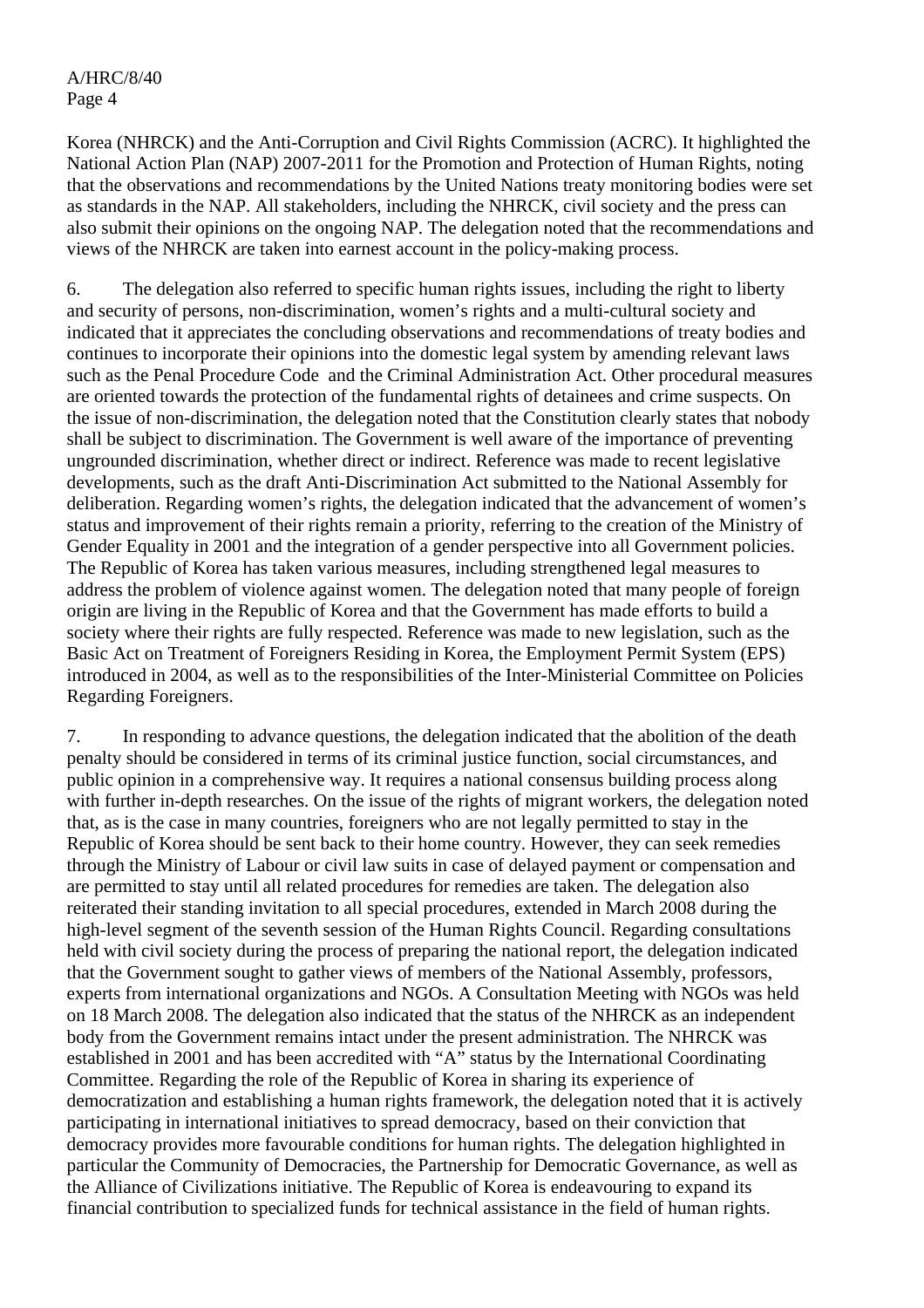8. On the issue of practical measures undertaken to ensure that the Code of Criminal Procedure adopted in April 2007 is justly implemented during the arrest and interrogation process, the delegation indicated that the video-taping of interrogations is widely used and that the Government has conducted education programmes for law enforcement officials of the Prosecutor's Office on the amendments introduced in the new Code of Criminal Procedure. On the issue of domestic violence against women, the delegation indicated that the Government imposes more severe punishment on habitual offenders through the revised Special Act. Improved medical assistance is provided to victims, as part of the amended Act on the Prevention of Domestic Violence and Protection of Victims, and, in order to prevent recurrences of violence, various special treatment programmes for offenders are conducted.

# **B. Interactive dialogue and responses by the State under review**

9. During the ensuing interactive dialogue, statements were made by 33 delegations, many of which congratulated the Republic of Korea for the comprehensive national report and its improved domestic human rights record in recent years. Numerous delegations also welcomed the creation of the NHRCK in 2001 with "A" status, the NAP, the readiness of the Republic of Korea to exchange opinions on human rights issues and its role within the international system, the de facto moratorium on the death penalty as well as the broad participation of civil society in preparing the national report.

10. Brazil noted the progress made on the status of implementation of the voluntary pledges and commitments to promote and protect human rights. Brazil encouraged the Government to work on the implementation and dissemination of observations of treaty bodies, recommended ratification of the Convention of the Rights of Persons with Disabilities without reservations, and asked what practical measures are being taken to guarantee the freedom of association and peaceful assembly to the fullest measure.

11. Indonesia requested further explanations on the main challenges and obstacles, if any, that were encountered in the implementation of the NAP. Indonesia valued the national efforts to promote and protect the rights of women and children, in line with CEDAW and CRC. While noting that discrimination against foreign workers is strictly prohibited, it recommended that efforts be strengthened to uphold the Act on Foreign Workers' Employment, in order to ensure the effective protection of foreign workers in the country.

12. Pakistan asked how the Republic of Korea ensures full and complete implementation of the Act on Protection for Non-regular Workers, whether the Basic Act on the Treatment of Foreigners successfully deals with discrimination against foreigners, and whether the EPS is used to discriminate against workers from countries which have not signed a MoU with the Republic of Korea. Pakistan acknowledged that some progress has been made to deal with social taboos regarding women's rights and enquired about constraints and challenges to further improve the human rights situation in the country.

13. The Democratic Peoples' Republic of Korea expressed concern at the continued application of the Security Law as a source of systemic violations of, in particular, freedom of expression and assembly. The "Ideology Conversion System" was once a cause of serious concern raised by the Special Rapporteur on freedom of expression. The people of the North have been defined as enemies and any contacts and communications with them are criminalized by the Security Law. While recalling that the Human Rights Committee, in its concluding observations of 1992, 1999 and 2006, expressed grave concern at the restrictions imposed on articles 9, 18 and 19 of the International Covenant on Civil and Political Rights (ICCPR) through the Security Law, the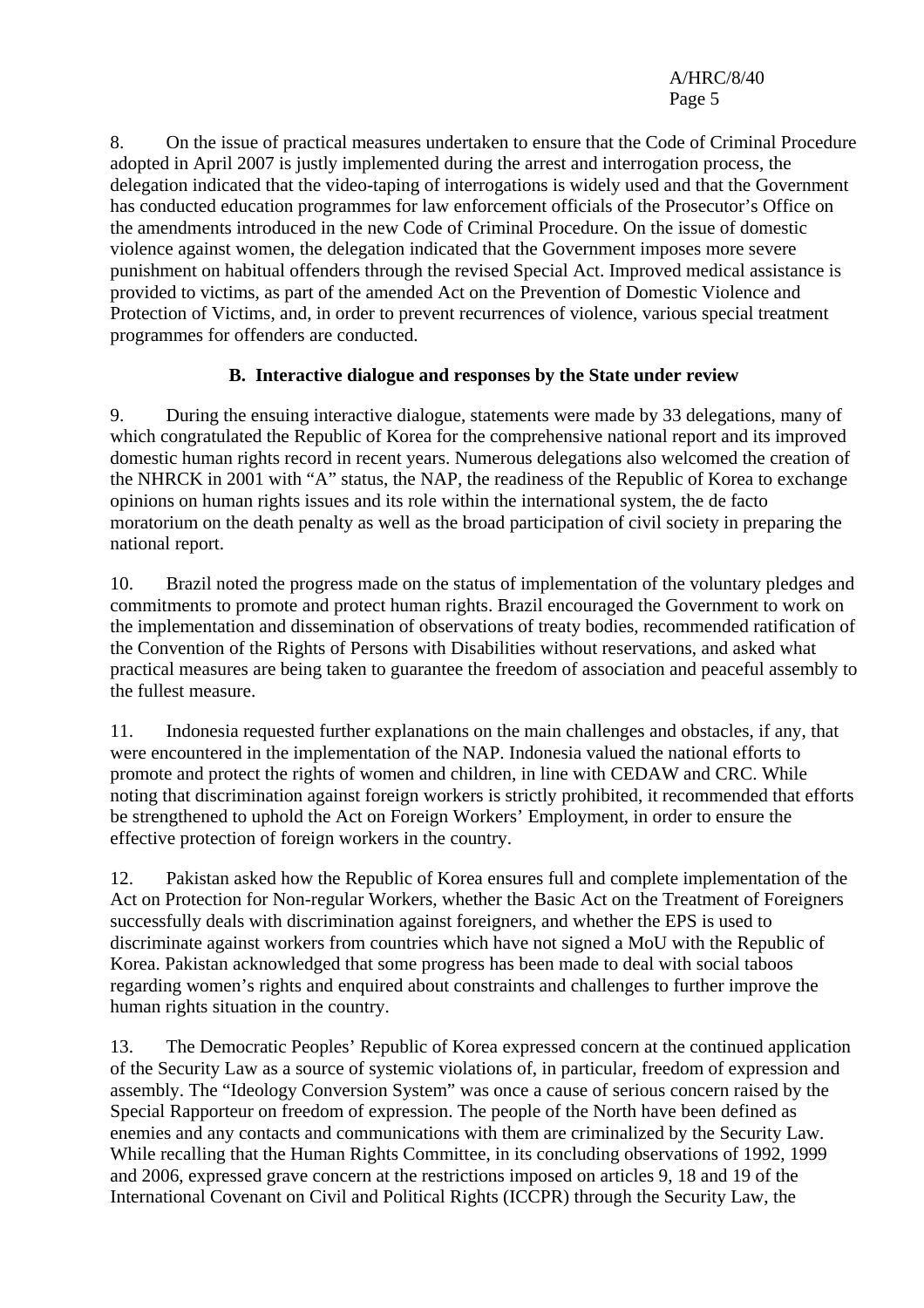Democratic Peoples' Republic of Korea recommended to the State to take concrete measures with a view to abolishing it. Furthermore, it expressed concern at the Security Surveillance Law, which restricts freedoms of former political prisoners and of prisoners of conscience and recommended that measures be adopted to address the situation. It also noted the concern expressed by the Committee against Torture in relation to allegations of torture in detention facilities and the improper definition of torture in the Criminal Code, and by the Committee on the Rights of the Child in relation to limitations on freedom of expression and assembly of students. It recommended the adoption of relevant measures for legislative and criminal justice improvements.

14. Turkey commended the Republic of Korea on its programmes to achieve gender equality and to promote children's rights, on the adoption of the Basic Act on the Treatment of Foreigners aimed at preventing discrimination against foreigners, and on a national plan to assist their integration into society. Turkey praised the Government for its awareness of challenges, such as the increasing elderly population and the traditional perception of human rights in society. Considering various NGO reports regarding detention centres, Turkey enquired about plans to improve the conditions in these facilities. Turkey also asked whether the Government plans to abolish the death penalty in the near future.

15. Algeria noted that migrant workers and irregular migrant workers continue to be challenged by discriminatory practices, including arbitrary detention and expulsion without due process, and that economic, social and cultural rights as well as the right to form trade unions are also challenged. Algeria encouraged the Republic of Korea to ratify the International Convention on the Protection of the Rights of All Migrant Workers and Members of Their Families (ICRMW) and recommended that measures be taken in particular to protect and fulfil the rights of all women migrant workers and to ensure that they are not subjected to discriminatory practices. Furthermore, while noting that in 1999, the Human Rights Committee expressed its concern about the Act on Assemblies and Demonstrations, stating that it places restrictions on the right to assembly, Algeria asked what measures had been adopted to address this situation. It recommended that the guarantee provided for the freedom of association and assembly be enshrined into law.

16. Canada praised the Republic of Korea for amending its Civil Code in order to abolish the Family Head System, as recommended by the Human Rights Committee and CEDAW, acclaimed efforts to adopt recommendations made by Committee on the Elimination of Racial Discrimination and the Committee against Torture and recommended that the Republic of Korea enact a crime of torture as defined in article 1 of the Convention against Torture and Other Cruel, Inhuman or Degrading Treatment or Punishment (CAT). Evoking reports that law enforcement personnel often use excessive force when handling migrants and dealing with demonstrators, Canada expressed concern that detention centres are not managed in a manner that allows for the protection of their human rights and recommended that human rights training be provided to law enforcement personnel and that measures be taken to ensure that the human rights of migrants are protected at all times. Canada further recommended that all allegations of torture and ill-treatment by law enforcement officers be investigated. Canada also recommended that the Republic of Korea review its resident registration system to safeguard the right to privacy. Canada recommended that marital rape, child abuse and domestic violence be criminalized, perpetrators be prosecuted and sanctioned, human rights training be provided for officials dealing with instances of domestic violence and child abuse, and that child-sensitive procedures be adopted during criminal proceedings involving children. Evoking reports that migrant workers face persistent discriminatory treatment and abuse in the workplace, women migrant workers and their children being particularly vulnerable to trafficking and sexual exploitation, Canada recommended that the Republic of Korea place special emphasis on women and children when formulating policies to protect the rights of migrant workers.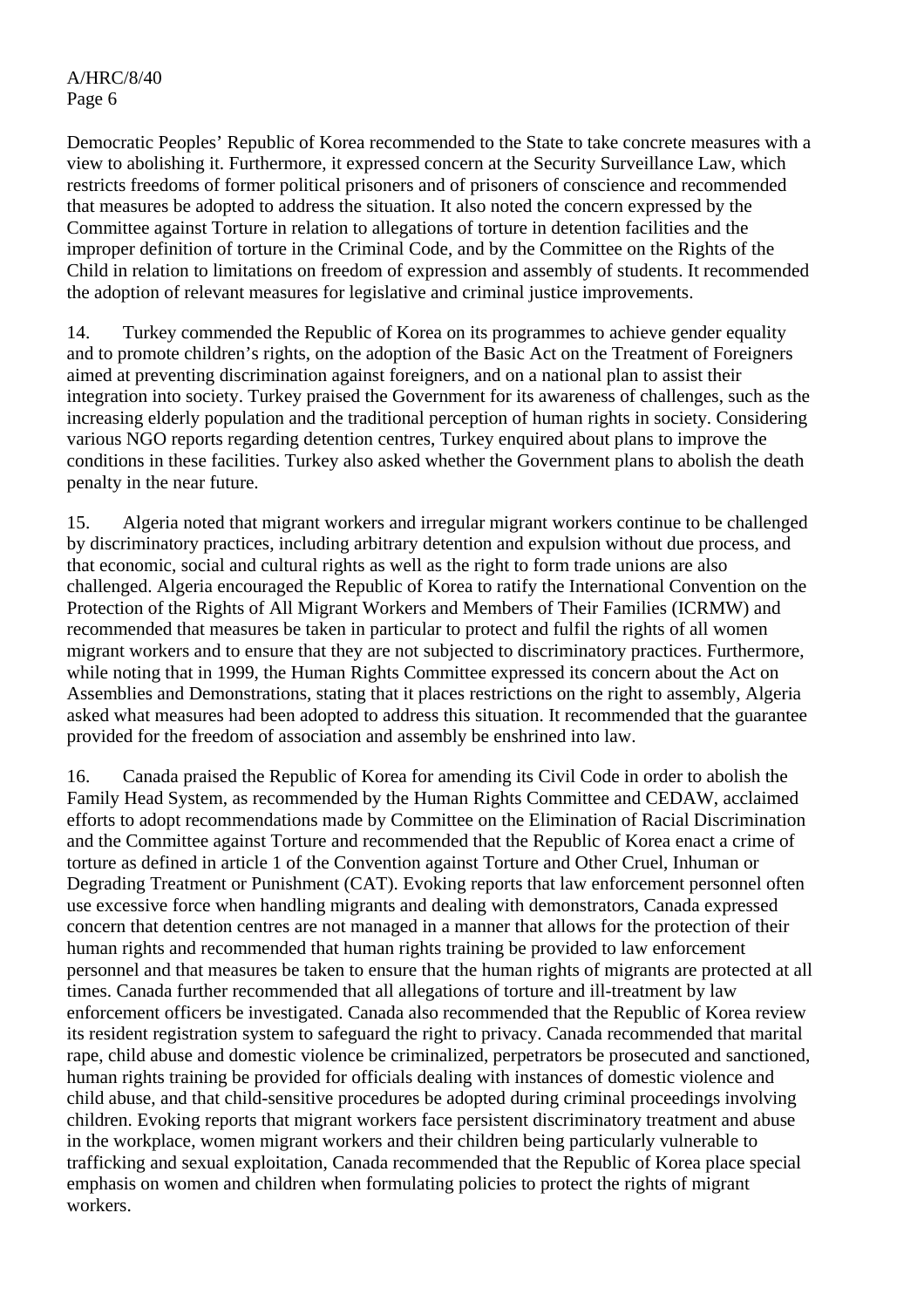17. France enquired whether the Republic of Korea envisaged formally abolishing the death penalty, or at least to adopt a de jure moratorium. It wished to hear more on measures envisaged to combat discrimination, including based on sexual orientation, particularly in the field of employment. France asked about measures envisaged to reform the statute of the NHRCK and to what extent these measures would contribute to strengthening the Commission in respect of the Paris Principles. Lastly, France recommended that the Republic of Korea sign the International Convention for the Protection of All Persons from Enforced Disappearance.

18. While expressing appreciation for the broad participation of the civil society in the preparation of the national report, Colombia asked the Republic of Korea to elaborate more on the on-line survey that facilitated the consultation process. Colombia also asked the Republic of Korea to provide more information on how the NHRCK mechanism to facilitate human rights education to private companies and the media.

19. Slovenia noted the recommendation by the Human Rights Committee that the Republic of Korea recognize the right of conscientious objectors to be exempted from military services. The Committee found a violation of article 18, paragraph 1, of ICCPR in two individual communications. Slovenia recommended that the Republic of Korea follow up on the Committee's recommendation to provide the authors of these communications with an effective remedy. It also recommended recognizing the right of conscientious objection by law, to decriminalize refusal of active military service and to remove any current prohibition from employment in government or public organizations. Furthermore, Slovenia noted the concern expressed by CEDAW at the persistence of patriarchal attitudes and deeply rooted stereotypes regarding the roles and responsibilities of women and men in the family and in society, which are, as the Committee noted, a root cause of violence against women. It recommended that the Republic of Korea include a gender perspective into the UPR follow-up process in a systematic and continuous manner. While noting that the Republic of Korea took several actions to improve gender equality in employment and participation of women in the economy, Slovenia stressed that, according to several reports, sexual harassment continues to be relatively common. It noted the low prosecution rate in sexual assault cases, presumably due to the fact that sexual crime is categorised as an offence that is subjected to investigation only upon complaint from the victim. Slovenia asked what the Government is doing to change this trend, and recommended that this legal provision be reviewed, along with other relevant provisions, in order to enhance the protection of victims.

20. Belgium noted that the NHRCK has repeatedly demonstrated its independence from the Government since its creation in 2001. It recommended that the Government take steps towards abolishing the death penalty. Belgium highlighted the progress made in combating domestic violence but expressed concern about reports of prevalent illegal prostitution and sexual exploitation of women, two treaty bodies asserting in 2007 the persistence of trafficking in foreign women. While welcoming anti-AIDS policies, Belgium expressed regret about the persisting negative public attitudes vis-à-vis persons affected by AIDS. Belgium also enquired about policies in place to combat discrimination, and recommended, as CEDAW did, that a definition of discrimination against women in compliance with article 1 of the Convention be adopted and that the fight against trafficking in foreign women be intensified.

21. The Czech Republic expressed appreciation for all efforts the Republic of Korea has made to strengthen their human rights mechanisms, in particular for women. It enquired whether the Republic of Korea had conducted any analysis into the link between the high number of suicides and other sudden deaths in detention facilities, as noted by the Committee against Torture, and illtreatment or acts of torture. It asked what measures have been adopted to better monitor detention facilities and to ensure thorough investigation of cases of ill-treatment or torture. The Czech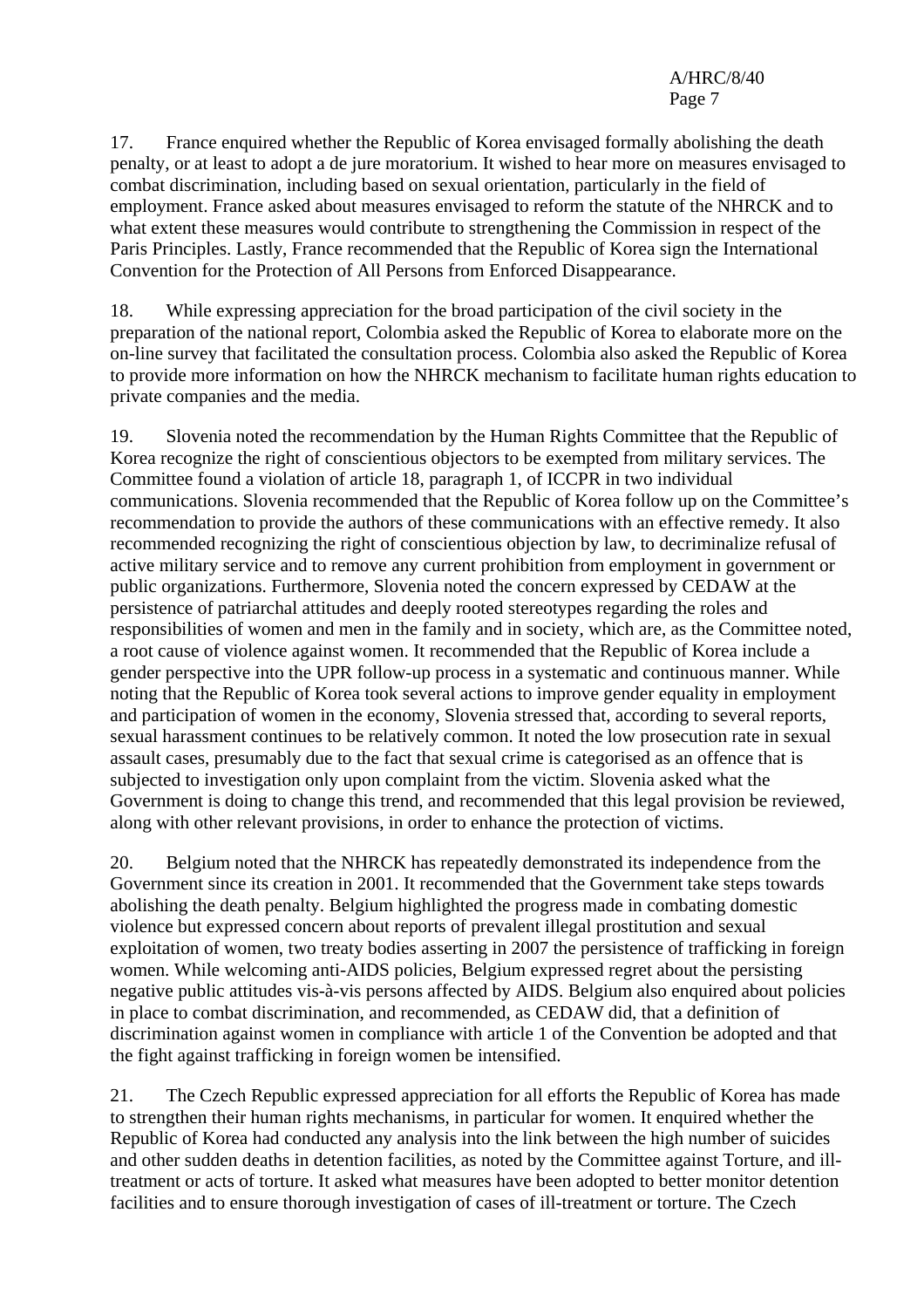Republic recommended that the Republic of Korea further strengthen measures against torture and ill treatment, including accession to the Optional Protocol to CAT in the near future, and that it establish an effective national preventive mechanism. It enquired about legislative provisions criminalizing domestic violence and on instruments available to victims of such violence. It welcomed the recent draft anti-discrimination bill, and recommended that discrimination on the basis of sexual orientation be also included in the draft.

22. The Netherlands commended the Republic of Korea on its recently enacted antidiscrimination legislation and expressed hope that it will ensure equal treatment for vulnerable groups in society, such as women, children, gays and lesbians, disabled people and refugees. The Netherlands also acknowledged the adoption of legislation increasing penalties for domestic violence and asked whether similar legislation can be expected to combat sexual harassment in the workplace. The Netherlands finally recommended passing the special bill to abolish the death penalty into law in the new National Assembly that starts its term on 1 June 2008.

23. Malaysia noted the Government's projections according to which the Republic of Korea will have the highest ratio of population aged 65 or over around the year 2050, and welcomed its commitment to address this issue. Malaysia asked how, in addition to providing a social safety net to the elderly, the Government is addressing the concern expressed by CESCR in 2001 in relation to the hardship caused by family breakdown.

24. Azerbaijan welcomed the intention of the Republic of Korea to withdraw its reservations to Convention on the Elimination of All Forms of Discrimination against Women and ICCPR. It asked how non-discrimination is guaranteed, a concern also raised by the Committee on the Rights of the Child, given that the Constitution does not explicitly prohibit discrimination on specific grounds. Azerbaijan also wanted to know when and how the Government intends to modify the revised Code of Criminal Procedure to address the concern of the Human Rights Committee that persons detained do not enjoy an automatic right to be promptly brought before a judge to have the legitimacy of their detention determined.

25. China stated that the national report mentions one challenge relating to the marginalization suffered by some vulnerable groups due to economic and social reforms, and enquired about the effectiveness of the measures taken in this regard and the adoption of other measures, if any, to build the capacities of the vulnerable groups.

26. In response to concerns raised by various delegations on the issue of migrant workers, the delegation stated that the Government has set up various legal and systematic frameworks to abolish discrimination against foreign workers, in particular through the Act on Foreign Workers' Employment. The delegation referred to remedies for non-payment of retirement pensions and facilitation of entry and re-entry procedures. The Labour Relations Commissions operating within the Ministry of Labour receives such grievances. Various efforts have also been undertaken to provide vocational programme before the return of migrant workers to their countries.

27. On the question of the abolition of the death penalty, the Republic of Korea informed that an inter-ministerial consultation had been held to discuss the draft resolution tabled last November at the General Assembly on the moratorium to death penalty. However, this issue requires a consensus at the national level, and this will take time. On the application of the National Security Law, an issue raised by the international community, the Government of Korea reemphasized its caution and its vigilance to refrain from the arbitrary use and implementation of this law.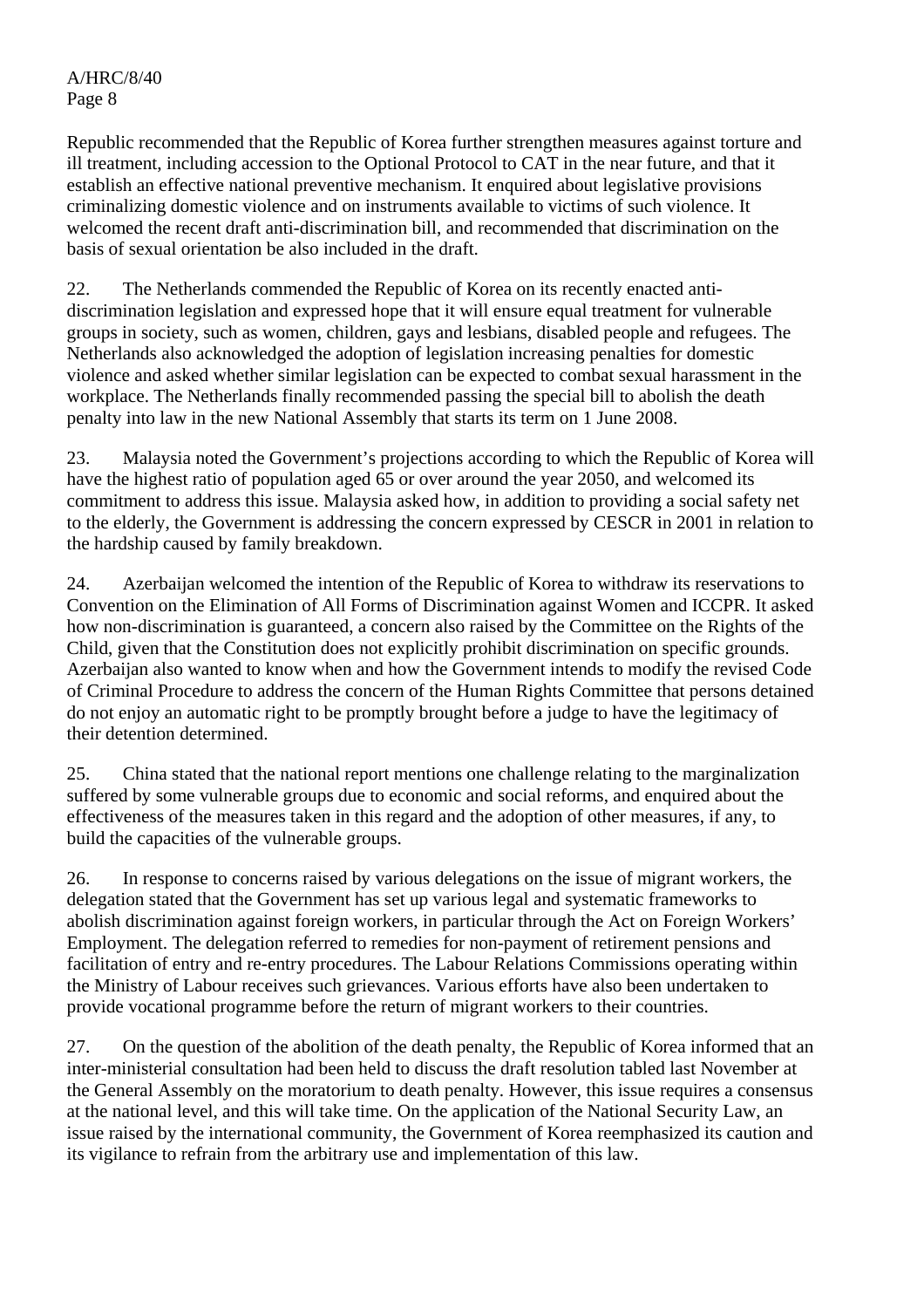28. With regard to questions on the gender perspective in the UPR process, the delegation stressed the active and full participation of the Ministry of Gender and Equality in the preparation and follow-up process to the UPR. It referred to two amendments to the Special Act on Punishment of Domestic Violence in 2002 and the Act on the Prevention of Domestic Violence and Protection of Victims in 2004 that expand the role of prosecutors, authorizing them to issue temporary detention orders against perpetrators, and provides medical assistance to victims to the extent that the Government recovers medical fees in case the perpetrator lacks financial means.

29. On the question of freedom of association and peaceful assembly, the Republic of Korea reassured that relevant law is applied in the most prudent manner.

30. On the definition of torture the delegation recognized that there were no laws defining torture but there were several laws including the Penal Act that ban torture. The Republic of Korea stressed that improvements had been achieved on detention conditions. The NHRCK and the Human Rights Violation Reporter Center take action on these matters and the Government provides training to its own officials. The delegation stressed that suicide rates in detention centres are not higher than in the society as a whole and that efforts are made to further reduce death rates in correctional facilities, and noted that no death case of ill- treatment in correctional facilities had been reported since 2000.

31. With regard to anti-discrimination grounds, the delegation stressed that according to article 11 of the Constitution, there shall be no discrimination in political, economic, social or cultural life on account of sex, religion or social status. However, "sex, religion or social status" are just enumerative ones. Thus, discriminations based on other grounds stipulated in international human rights instruments are also prohibited under the Constitution.

32. The Republic of Korea did not view trafficking of foreign women as a large scale problem but the Government was nevertheless making every effort to prevent female migrants' workers from being employed in sex industries or being trafficked. A certain type of sexual crime is subjected to investigation only upon complaint from the victim. But there are many circumstances, including cases of child victims under 13, where investigations are undertaken automatically.

33. Concerning the protection of non-regular workers a new law was promulgated on 1 July 2007. This law stipulates that an employer may hire fixed-term employees for a period not exceeding two years; fixed-term, part-time or dispatched workers are granted compensation and repair damages in case of undue discrimination, and an overall plan has also been put in place to strengthen their skills. Concerning the protection of foreign workers, there are the Act on Foreign Workers' Employment to combat discrimination against foreign workers. In cases of non-payment of wages and retirement pay or other irregularities such as lack of security at the workplace, foreign workers are protected the same way as national workers. The Republic of Korea has built specific support centres for foreigners and provides them interpretation in seven languages, and trains foreign workers in terms of Korean language, habits and culture.

34. On improvements on equal opportunities, in order to promote women's integration in the labour market, a number of efforts have been undertaken, including by providing subsidies for childbirth and childcare to improve work life balance. Training for reintegration is provided for women who have left the labour market. The principle of equal pay for equal value applies.

35. To prevent sexual harassment at the workplace, trainings are mandatory and sanctions are applied in cases of non-compliance.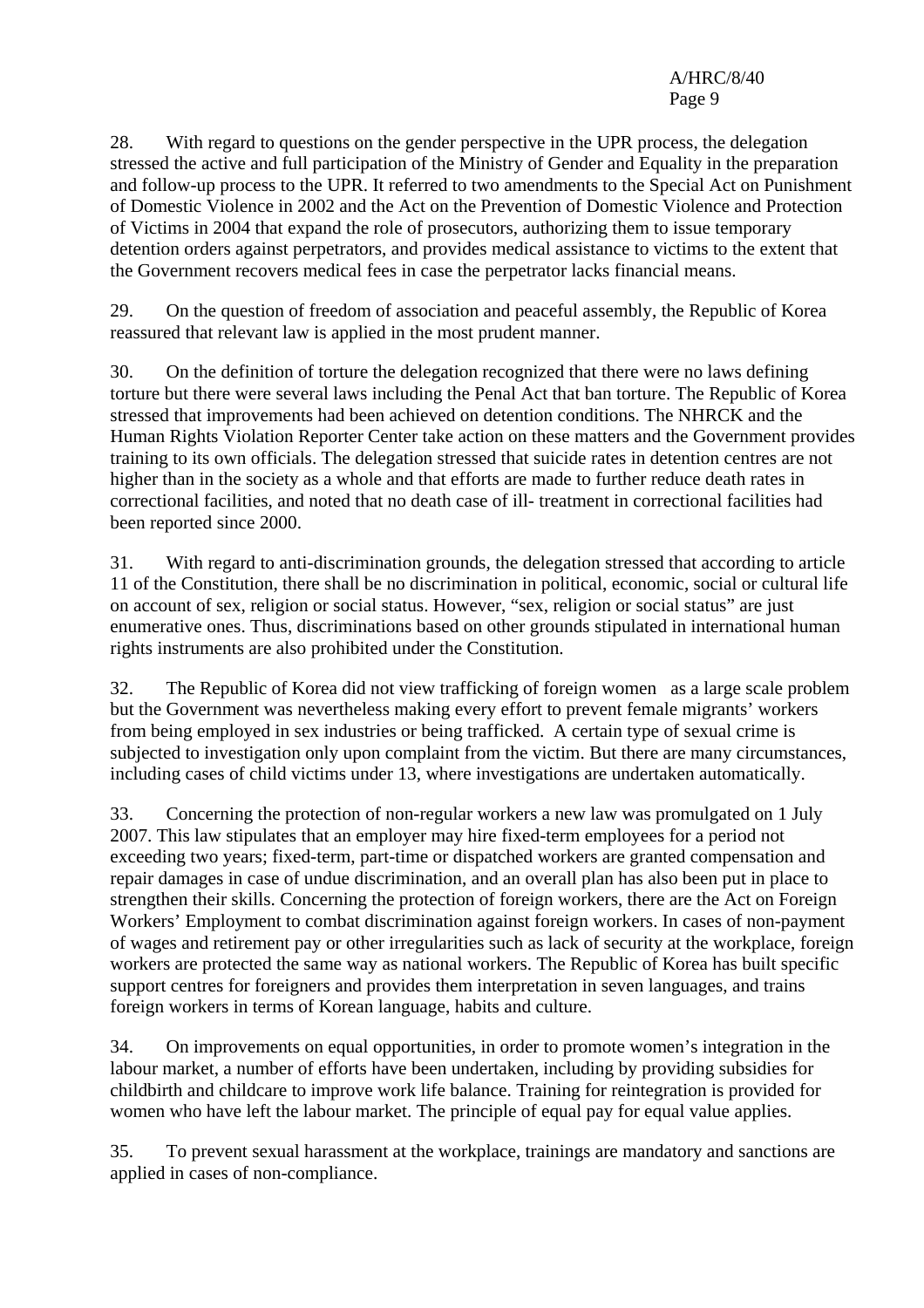36. The Philippines expressed appreciation for efforts to adopt a human rights based approach regarding the treatment of migrants and their families and encouraged ratification of ICRMW in a timely manner. It also asked about measures to promote understanding and respect for migrants within society, including undocumented migrants, and whether the media could play a significant role in this respect.

37. The United Kingdom of Great Britain and Northern Ireland welcomed the stance of the President of the Republic of Korea on human rights in inter-Korean relations and urged the Republic of Korea to play a still stronger role in the international protection of human rights. It encouraged the Republic of Korea to continue public and official awareness of human rights in order to ensure a fully inclusive society regardless of disability, gender and sexual orientation or national origin. The United Kingdom, while noting responses already provided by the State, joined other delegations in recommending the introduction and ratification of legislation to abolish the death penalty in the forthcoming term of the National Assembly. It asked information on the implementation of the Penal Code adopted in 2007, and hoped that the code would be fully and transparently implemented during the investigative process. It also enquired about any possible steps taken to reform the National Security Act. It recommended that this Act be brought in line with international standards regarding clarity of criminal law, and that active steps be taken to introduce alternatives to military services for conscientious objectors. It asked whether the Government is considering reviewing its position with regard to its reservation to article 22 of ICCPR and recommended the withdrawal of this reservation within a specific time frame. Finally, it recommended to the Republic of Korea to ratify the Optional Protocol to CAT and enquired when this might be likely.

38. Luxembourg noted that the death penalty may still be imposed for a series of crimes and offences in the Republic of Korea, noted that some 60 prisoners remain on death row and that in 2007 two death sentences were pronounced. Luxembourg recommended that the Government and the Permanent Commission on Law and Justice of the National Assembly comply with the obligations of United Nations reference texts and immediately work toward finalizing the legislative procedure underway with a view to the abolition in law of the death penalty. It further enquired about specific measures the Government intends to take to move forward in this debate at the level of public opinion and the National Assembly and about the foreseen timetable for the adoption of the law on the abolition of the death penalty.

39. Egypt asked for more information on the widespread societal discrimination against children with disabilities, a concern raised by the Committee on the Rights of the Child in 2003, and measures taken or envisaged in order to combat this phenomenon. It asked whether the Republic of Korea recognizes the ICRMW as a core human rights treaty and recommended that the Republic of Korea accede to that Convention.

40. Bangladesh noted that discrimination against foreign workers is strictly prohibited pursuant to the Act on Foreign Workers' Employment. However, in practice, there have been allegations of persistent discriminatory treatment, of abuse in the workplace, and of lack of adequate protection and redress for foreign workers. Bangladesh urged the Republic of Korea to make further efforts to implement existing legislative measures for the protection of migrant workers. It requested that the Government deal with the issue of irregular migration in a humane manner, consider regularizing migrant workers or at the minimum guarantee their fundamental human rights. Concerning female migrant workers entering the country with "entertainment" visas and being lured into the sex industry, Bangladesh asked whether the Republic of Korea envisaged reviewing the issuance of this category of visa.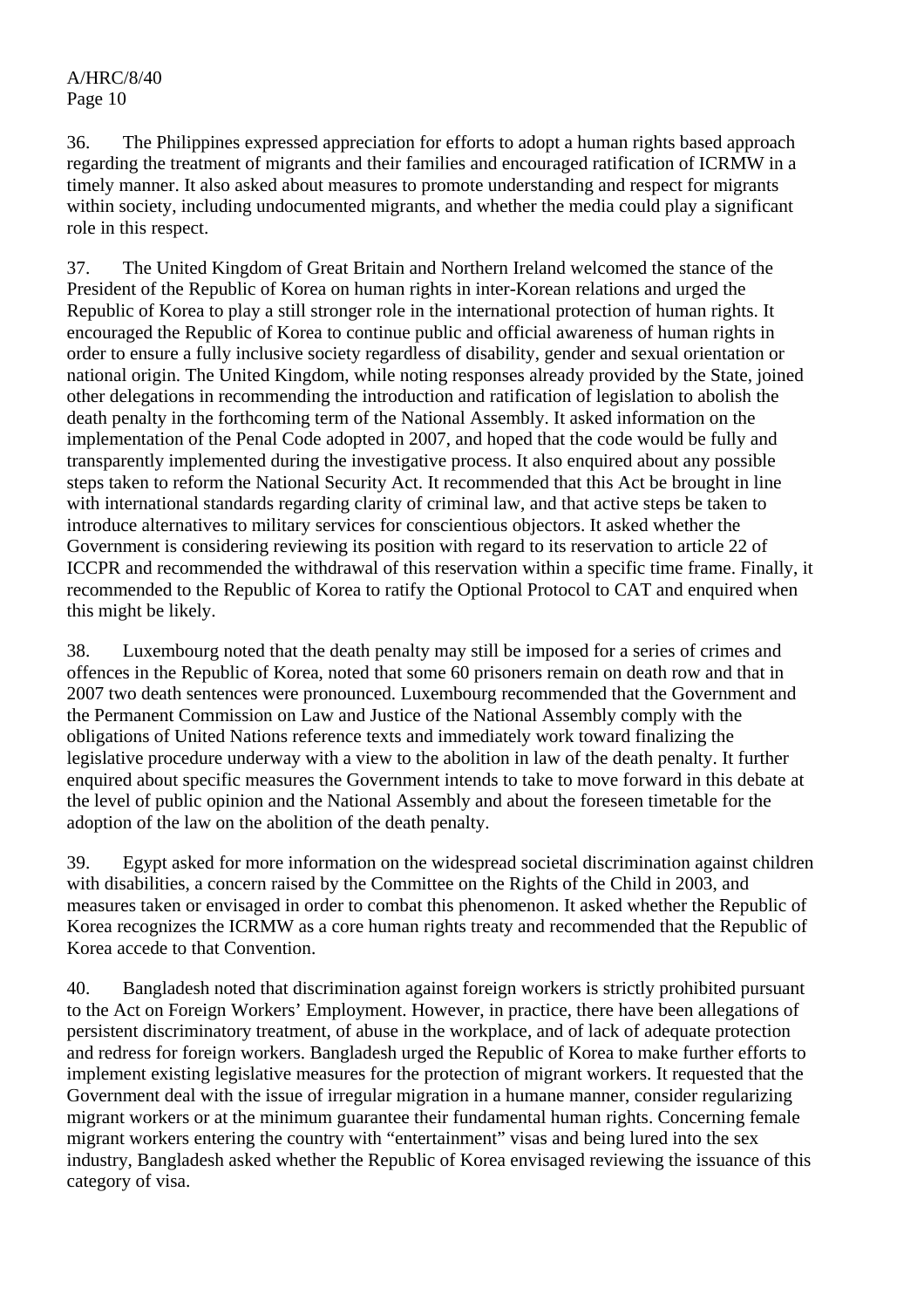41. The Russian Federation noted that treaty bodies and special procedures have expressed concern at the situation of foreign women who have married Korean citizens. Since the legal status of these wives depends entirely on their Korean husbands, this category has become one of the most vulnerable groups. It asked what measures have been taken to strengthen the protection of foreign women, also recalling information by treaty bodies on trafficking and prostitution of women, most of whom are illegal migrant workers and bear the criminal consequences of their exploitation, and asked what steps have been taken to combat trafficking in and exploitation of women.

42. Latvia raised the issue of cooperation with the special rapporteurs, referring to the visits of the Special Rapporteur on freedom of opinion and expression in 1995 and the Special Rapporteur on the human rights of migrants in 2006. Latvia requested the Republic of Korea to provide a timetable for the extension of a standing invitation to all special procedures.

43. Italy recommended maintaining the moratorium on the death penalty with a view to its abolition. Referring to concerns by CEDAW regarding the lack of a definition of discrimination against women, which fully complies with article 1 of the Convention, and to the persistence of deep-rooted stereotypes which are among the causes of violence against women, it recommended that the issue of improving women's rights be considered as one of the main priorities in the Government's human rights policies. Italy further recommended that the Republic of Korea urgently amend relevant legislation to expressly prohibit corporal punishment in schools and at home and implement educational measures promoting positive and non-violent forms of discipline.

44. Romania appreciated the progress made in fighting against discrimination and ensuring gender equality. It expressed its satisfaction with the responses provided by the delegation on measures adopted to protect women migrant workers from discriminatory practices and other abuses. It enquired about the Government's policy to protect the rights of asylum-seekers and refugees, in particular by ensuring a fair and transparent process to determine their refugee status and to ensure that they could maintain their living while their status is under consideration. Romania recommended that the Republic of Korea implement the 1951 Convention relating to the Status of Refugees and its 1967 Protocol, and ensure that refugee recognition procedures be improved in line with international refugee law.

45. Mexico asked about the effect in practice of the new legislation eliminating the Family Head System and establishing equal rights in the marriage and recommended that the Government carry out public campaigns to make these provisions more effective. Mexico also urged the Government to strengthen legislation regarding domestic violence and encouraged the Government to take measures to ensure that legislation address the protection of migrants, including access to the justice system. In this light, Mexico recommended the ratification of ICRMW and withdrawal of reservations to other treaties restricting the protection of migrant workers and their families. Finally, Mexico recommended that the Government take measures to abolish the death penalty.

46. Ukraine welcomed the efforts aimed at raising public awareness in the field of human rights, as well as steps taken to protect children from violence and prohibit corporal punishment. Ukraine wished to be informed about measures adopted to guarantee the right of persons to the highest attainable standard of health and about the NHRCK, in particular with regard to the impact of its recommendations.

47. Enquiring about policies in place to ensure that vague definitions in the National Security Law are not used to arbitrarily arrest and detain or intimidate individuals and whether there are plans to amend this law to ensure that it does not limit freedom of expression, the United States of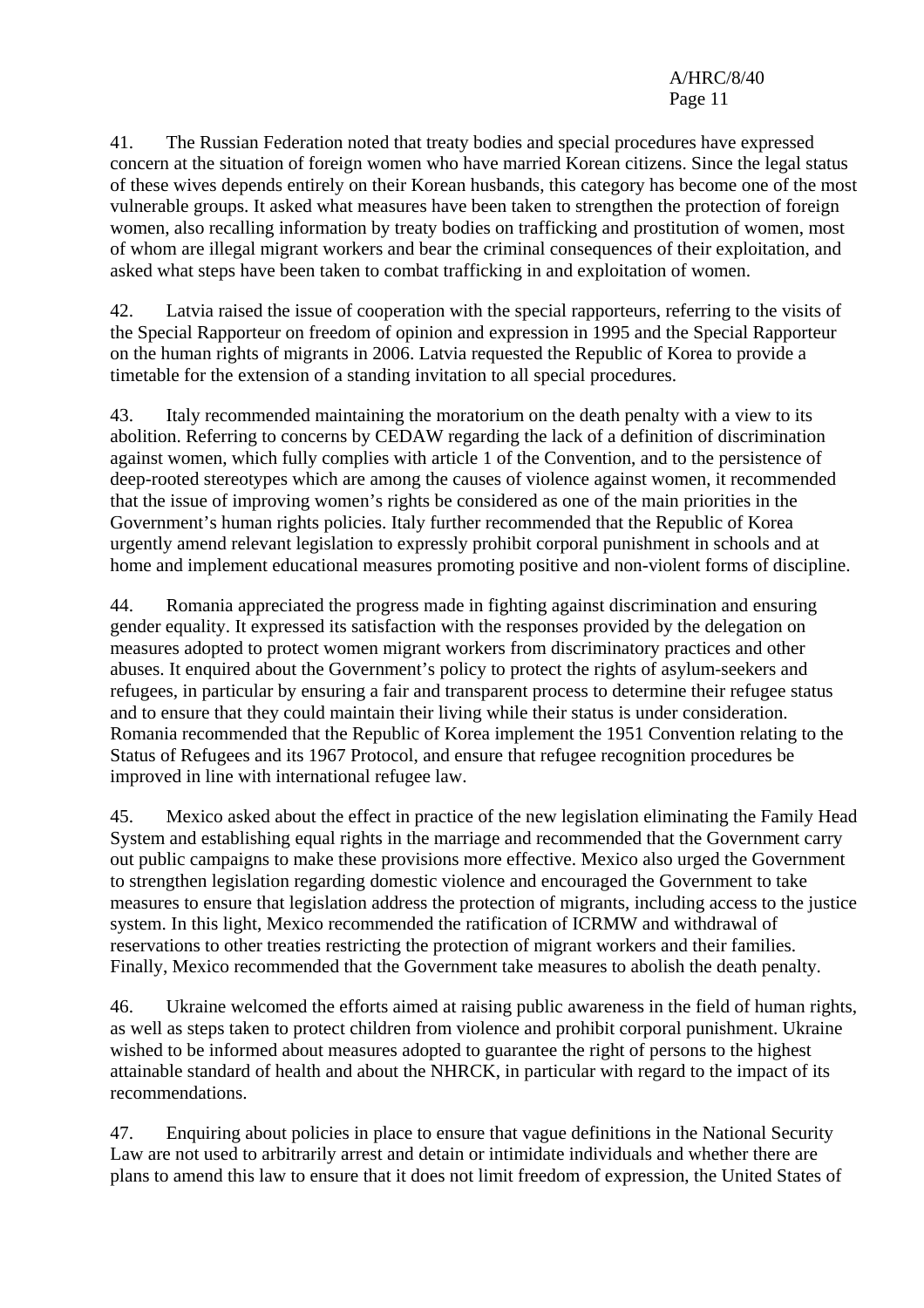America recommended amending the National Security Law to prevent abusive interpretations of the law.

48. Australia noted that NGOs have expressed concern that 58 prisoners remain on death row and certain crimes still carry the death penalty, and enquired whether there is active consideration by the Republic of Korea to signing the Second Optional Protocol to ICCPR.

49. Tunisia noted with satisfaction the efforts undertaken to promote the rights of social categories having specific needs and commended the Republic of Korea for signing the Convention on the Rights of Persons with Disabilities.

50. Japan wanted to know when the Republic of Korea will ratify the Convention on the Rights of Persons with Disabilities. It also asked what measures the Government has taken so far to address violations of human rights on the Internet while protecting freedom of expression, given that wider use of the Internet has not only affected the privacy of individuals but also disseminated harmful information, such as discriminatory materials and child pornography.

51. Germany noted the concern of the Special Rapporteur on the human rights of migrants that foreign female spouses do not enjoy the same rights as Korean citizens, that they are seemingly not allowed to work legally and that their residence status depends entirely on their Korean husband, thus subjecting them to possible abuse. It asked about possible plans to change the relevant legislation in order to allow for a more active participation of female foreign spouses in the economic sphere and to shield them from abuse.

52. Noting that numerous immigrants coming from various countries are gradually being integrated into Korean society, Peru recommended ratification of ICRMW and of the Palermo Protocol and recalled that the Special Rapporteur on the human rights of migrants informed about human trafficking and potential abuse of the so-called artists' visas.

53. In response to additional questions, the Republic of Korea explained its policy on the ratification of international human rights treaties and withdrawal of reservations. The Republic of Korea is a party to six core international human rights treaties and continues to examine the possibility of ratifying other ones. The Republic of Korea also tries to withdraw reservations to core human rights treaties through active consultations with relevant stakeholders, and will continue these efforts and take various legislative measures to comply with international standards. Since the Optional Protocol to CAT took effect in June 2006, the Government began consultations to consider its ratification. These consultations are still in progress. In addition, the NHRCK conducts occasional visits and investigations into detention facilities, substantially engaging in countertorture activities which constitute an integral part of the Optional Protocol to CAT. As explained in the report, the Republic of Korea is not a party to the ICRMW, the International Convention for the Protection of All Persons from Enforced Disappearance and the four ILO Conventions (Nos. 29, 87, 98 and 105). The ratification of the ICRMW will be thoroughly examined, taking into consideration the characteristics of relevant domestic legislation. The Republic of Korea continues to consider signing the International Convention for the Protection of All Persons from Enforced Disappearance and is examining the scope of its domestic legislation, including the revision of punishment provisions. Concerning the Convention on the Rights of Persons with Disabilities, the Republic of Korea is currently undertaking domestic procedures for its ratification and it hopes that these will be concluded soon. Regarding the withdrawal of reservations to article 22 of ICCPR, the delegation indicated that this will be decided taking careful consideration of the laws and systems.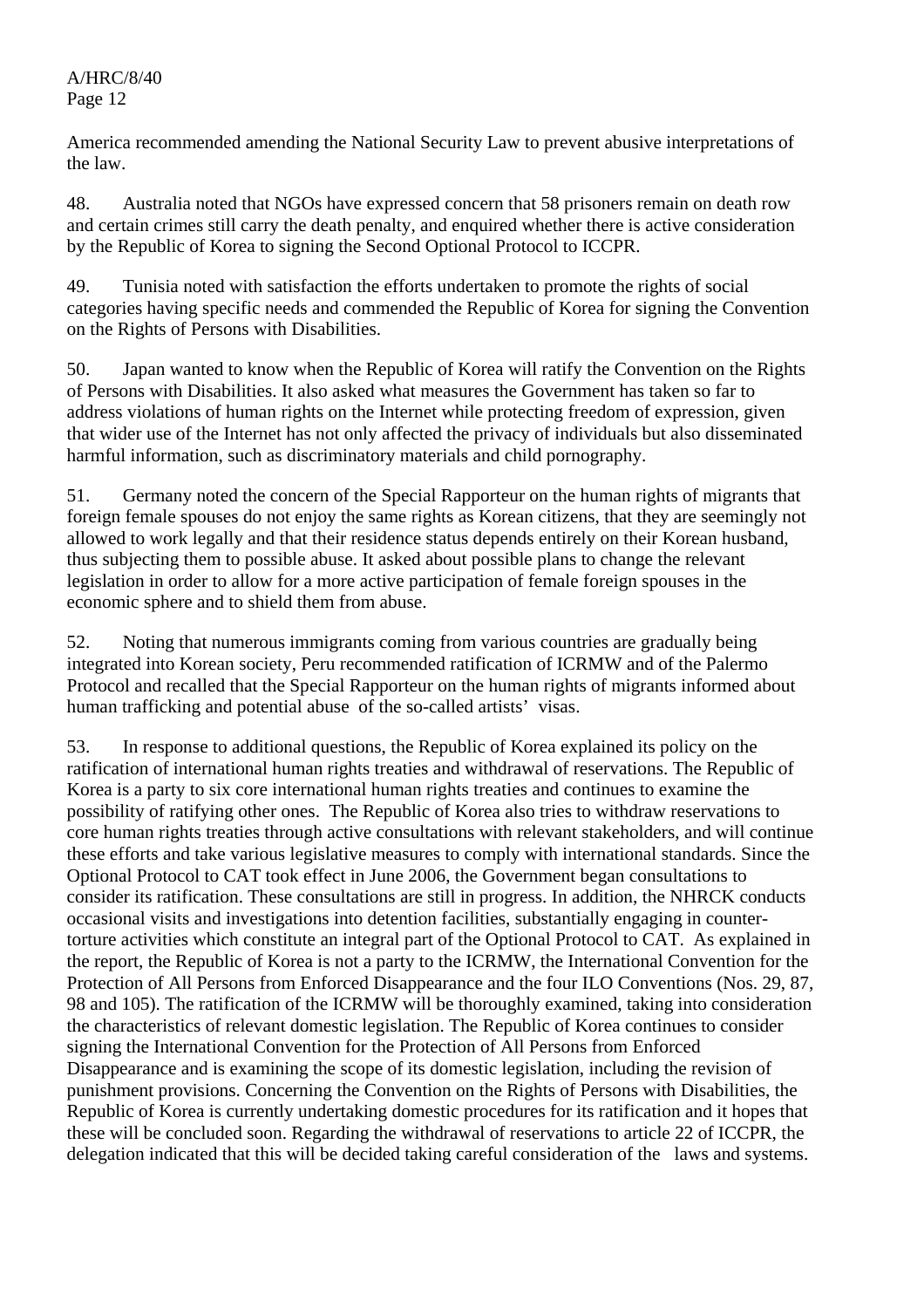54. The Republic of Korea indicated that the Government takes recommendations made by the NHRCK very seriously, while acknowledging that some recommendations cannot be implemented in reality on a short-term basis. As of late 2007, 67 per cent of recommendations made by the NHRCK related to human rights policies, legislation, mechanisms and practices and 87 per cent related to human rights violations and discrimination were accepted.

55. On the issue of aging and the low birth rates, the Republic of Korea, in order to prevent related problems, has come up with a comprehensive plan under which women who give birth and newborn babies receive support from various services. Older persons above the age of 65 have a basic old age pension and a long-term protection and medical treatment and also other job opportunities. Furthermore, subsidies and services are provided to for single-parent families and families in which children are living with their grandparents as well.

56. Regarding the questions on the social safety net, the Government has expanded its public assistance since the financial crisis that affected Korea, and has enhanced the national social pension scheme and health insurance system for the society at large, in particular for vulnerable groups. The Republic of Korea provides financial support as well as other programmes to ensure the independence of vulnerable persons.

57. On the protection of female migrants, the delegation reiterated its commitments to improving their situation. The Republic of Korea legislated the Act on Multi-Cultural Families Support in March 2008 under which the Government will provide various services such as counseling and education.

58. Regarding the issue of corporal punishment of children in the home, it is important to reflect the views of various sectors of society in order to amend legislation. Since 2007, the Republic of Korea has designated some pilot schools where corporal punishment is not practiced and alternative measures for student discipline in this regard are provided.

59. The Republic of Korea announced a new programme to give conscientious objectors the opportunity to participate in alternative in civilian service, in September 2007. For the implementation of the new system, the Government has to revise the Military Service Act, and considers submitting a revised Act to the National Assembly this year.

60. Reference was also made to the Ministry of Gender Equality, established in 2001. The Ministry grew and later incorporated Family Affairs in 2005. With the new Government that took office this year the Ministry was again reorganized. The Ministry is still active in promoting the rights of women and incorporating a gender perspective into all public policies. In connection with the issue of stereotypes, and questions of differences between of men and women, CEDAW in 2007 recognized efforts and progress made by the Republic of Korea in this area. However, due to the Confucian tradition, stereotypes still exist. In an effort to change stereotypes of women and promote gender equality, the Korean Institute for Gender Equality Promotion and Education was established in 2003 under the Ministry of Gender Equality. The Institute provides specialized training to better understand the issue of gender equality to general public and civil servants. The question of migrant women is an issue of considerable importance for the Republic of Korea and with a view to protecting migrant women's human rights, the Government operates shelters, one-stop service centres with interpretation services, for migrant women victims of domestic violence.

61. Regarding the issue of discrimination against persons with disabilities, the Republic of Korea at present is envisaging ratifying the Convention on the Rights of Persons with Disabilities. The Act on Anti-Discrimination Against and Remedies for Persons with Disabilities came into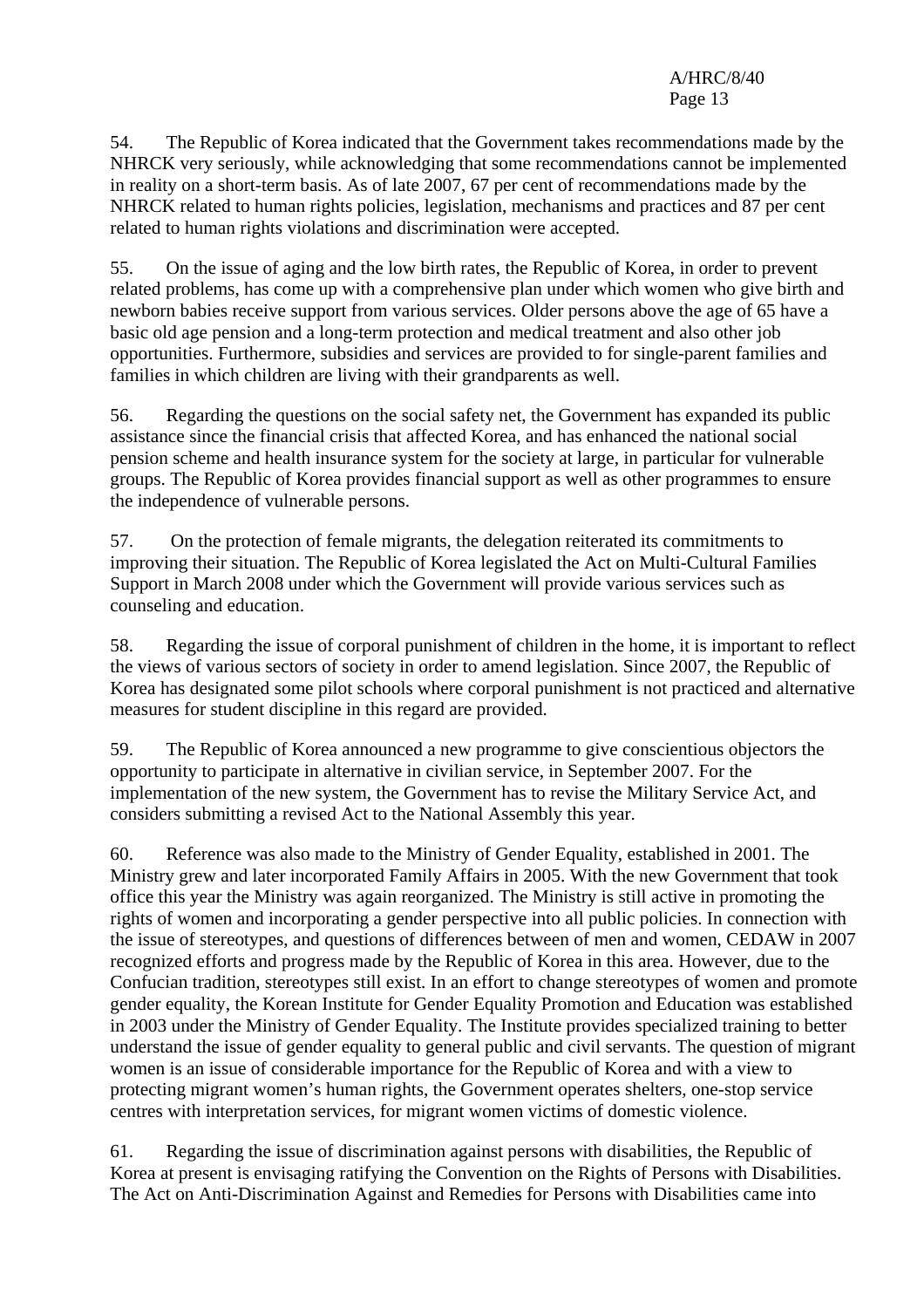effect in April of this year. A number of civil society organizations working in this area made considerable contributions to the drafting of this law. In order to have a stable implementation of the law, the Republic of Korea will continue analysing the situation in order to identify issues that need to be improved. The Republic of Korea will also conduct an evaluation to assess progress in this regard.

62. With regard to the issue of refugees, the Republic of Korea indicated that it has to improve the procedures to recognize the status of refugees. The Republic of Korea has to invite the NGOs to participate in this regard. The Republic of Korea works in close cooperation with UNHCR. As regards recognized refugees, the Republic of Korea provides opportunities for work. The Republic of Korea will try to amend the law so that applicants for refugee status can also have the right to work when they meet certain requirements.

63. In its concluding remarks H.E. Mr. Kim Sung-hwan, expressed appreciation for the active participation of delegates, as well as for the constructive comments on the national report. He noted that some points require more explanations and that due to time constraints, the Republic of Korea will try to give more answers in written form during the plenary session of the Human Rights Council in June. The Republic of Korea will review the observations and recommendations that Member States have made and remain open to other recommendations, post-UPR dialogue and from other United Nations human rights mechanisms. In the post-review process, the results will be fully shared and discussed with all stakeholders. The Republic of Korea takes serious note of some concerns expressed regarding the human rights of migrant workers and will engage in domestic discussion on that matter. For the enhancement of migrant's rights, the Republic of Korea will seek to learn from the best practices and experiences of other receiving countries. The Republic of Korea intends to accord more positive consideration to the accession to conventions not yet ratified.

# **II. CONCLUSIONS AND/OR RECOMMENDATIONS**

## **64. In the course of the discussion, the following recommendations were made to the Republic of Korea:**

- **1. To work on the implementation and dissemination of observations of treaty bodies (Brazil);**
- **2. To ratify the Convention of the Rights of Persons with Disabilities without reservations (Brazil);**
- **3. To strengthen efforts to uphold the Act on the Foreign Workers Employment in order to ensure the effective protection of the rights of foreign workers in the country (Indonesia);**
- **4. To take concrete measures with a view to abolishing the "Security Law" (Democratic Peoples' Republic of Korea);**
- **5. While expressing concern at the Security Surveillance Law, which restricts freedoms of former political prisoners and of prisoners of conscience to adopt measures to address the situation (Democratic Peoples' Republic of Korea);**
- **6. To adopt relevant measures for legislative and criminal justice improvements in relation to concerns expressed by the Committee against Torture in relation to allegations of torture in detention facilities and improper definition of torture in the Criminal Code, and by the Committee on the Rights of the Child in relation**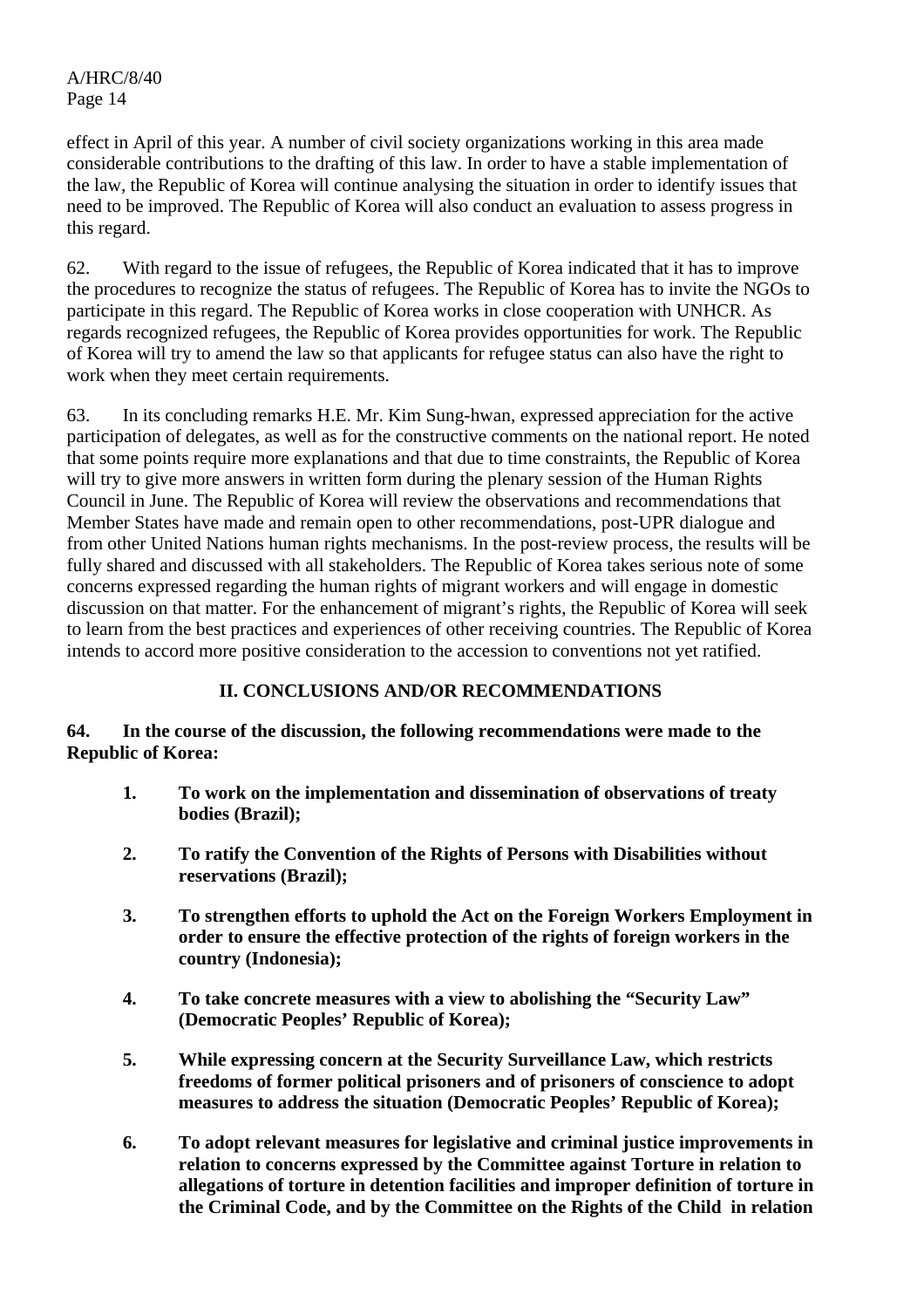**to limitations on freedom of expression and assembly of students (Democratic Peoples' Republic of Korea);** 

- **7. To accede to the International Convention on the Protection of the Rights of All Migrants Workers and Members of Their Families (Algeria, Philippines, Egypt, Mexico, Peru) , to withdraw reservations to other treaties restricting the protection of migrant workers and their families (Mexico) and to ratify the Palermo Protocol ( Peru);**
- **8. To take measures to protect and fulfil the rights of all women migrant workers and to ensure that they are not subjected to discriminatory practices (Algeria);**
- **9. That the guarantee provided for the freedom of association and assembly be enshrined into law (Algeria);**
- **10. To enact a crime of torture as defined in article 1 of the Convention against Torture (Canada);**
- **11. To provide human rights training to law enforcement personnel and that measures are taken to ensure that the human rights of migrants are protected at all times and limit the uses of registration numbers to those strictly necessary for the provision of public services(Canada);**
- **12. That all allegations of torture and ill-treatment by law enforcement officers be investigated (Canada);**
- **13. To review its resident registration system to safeguard the right to privacy and limit the uses registration numbers to those strictly necessary for the provision of public services (Canada);**
- **14. That marital rape, child abuse and domestic violence be criminalized, perpetrators are prosecuted and sanctioned, human rights training be provided for officials dealing with instances of domestic violence and child abuse, and that child-sensitive procedures be adopted during criminal proceedings involving children (Canada);**
- **15. To place special emphasis on women and children when formulating policies to protect the rights of migrant workers (Canada);**
- **16. To sign the International Convention for the Protection of All Persons from Enforced Disappearance (France);**
- **17. To recognize the right of conscientious objection by law, to decriminalize refusal of active military service and to remove any current prohibition from employment in Government or public organizations, in line with the recommendation by the Human Rights Committee (Slovenia);**
- **18. To include a gender perspective into the UPR follow-up process in a systematic and continuous manner (Slovenia);**
- **19. Noting that sexual crime is categorized as an offence that is subjected to investigation only upon complaint from the victim, it was recommended that**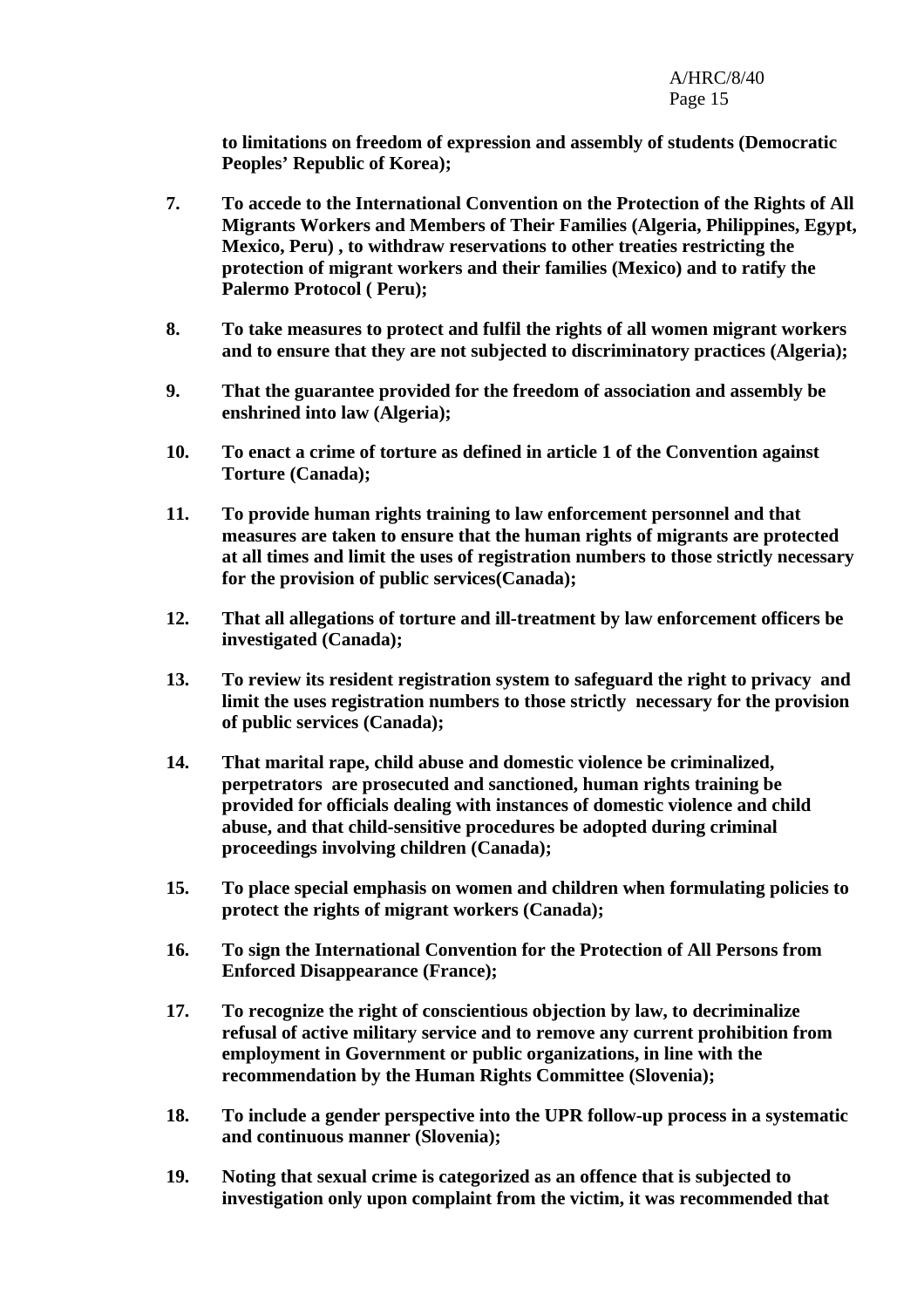**this legal provisions be reviewed, along with other relevant provisions, in order to enhance protection of victims (Slovenia);** 

- **20. To maintain the current de facto moratorium (Belgium, Italy) and to progress towards the abolition of the death penalty (Belgium, Italy, Mexico) and to pass the special bill to abolish the death penalty into law in the new National Assembly that starts on 1 June 2008 (Netherlands, United Kingdom of Great Britain and Northern Ireland);**
- **21. As recommended by CEDAW, that a definition on discrimination against women in compliance with article 1 of CEDAW be adopted and that the fight against trafficking in foreign women be intensified (Belgium);**
- **22. To further strengthen measures against torture and ill-treatment, including accession to the Optional Protocol to the Convention against Torture in the near future, and that it establish an effective national preventive mechanism (Czech Republic);**
- **23. That discrimination on basis of sexual orientation be also included in the draft antidiscrimination bill (Czech Republic);**
- **24. That the National Security Act be brought in line with international standards regarding clarity of criminal law, and that active steps be taken to introduce alternatives to military service for conscientious objectors (United Kingdom);**
- **25. The withdrawal of the reservation on article 22 of the International Covenant on Civil and Political Rights within a specific timeframe (United Kingdom);**
- **26. To ratify the Optional Protocol to the Convention against Torture (United Kingdom);**
- **27. Recommended that the Government and the Permanent Commission on Law and justice of the National Assembly comply with the obligations of United Nations reference texts and immediately work to finalize the legislative procedure underway with a view to the abolition in law of the death penalty (Luxembourg);**
- **28. That the issue of improvement of women's rights be considered as one of the main priorities in the Government's human rights policies (Italy);**
- **29. To urgently amend relevant legislation to expressly prohibit corporal punishment in schools and at home and implement educational measures promoting positive and non-violent forms of discipline (Italy);**
- **30. To implement the 1951 Convention relating to the Status of Refugees and its 1967 Protocol, and ensure that the refugee recognition procedures be improved in line with international refugee law (Romania);**
- **31. To carry out public campaigns to make the provisions of the new legislation eliminating the Family Head System and establishing equal rights in the marriage more effective (Mexico);**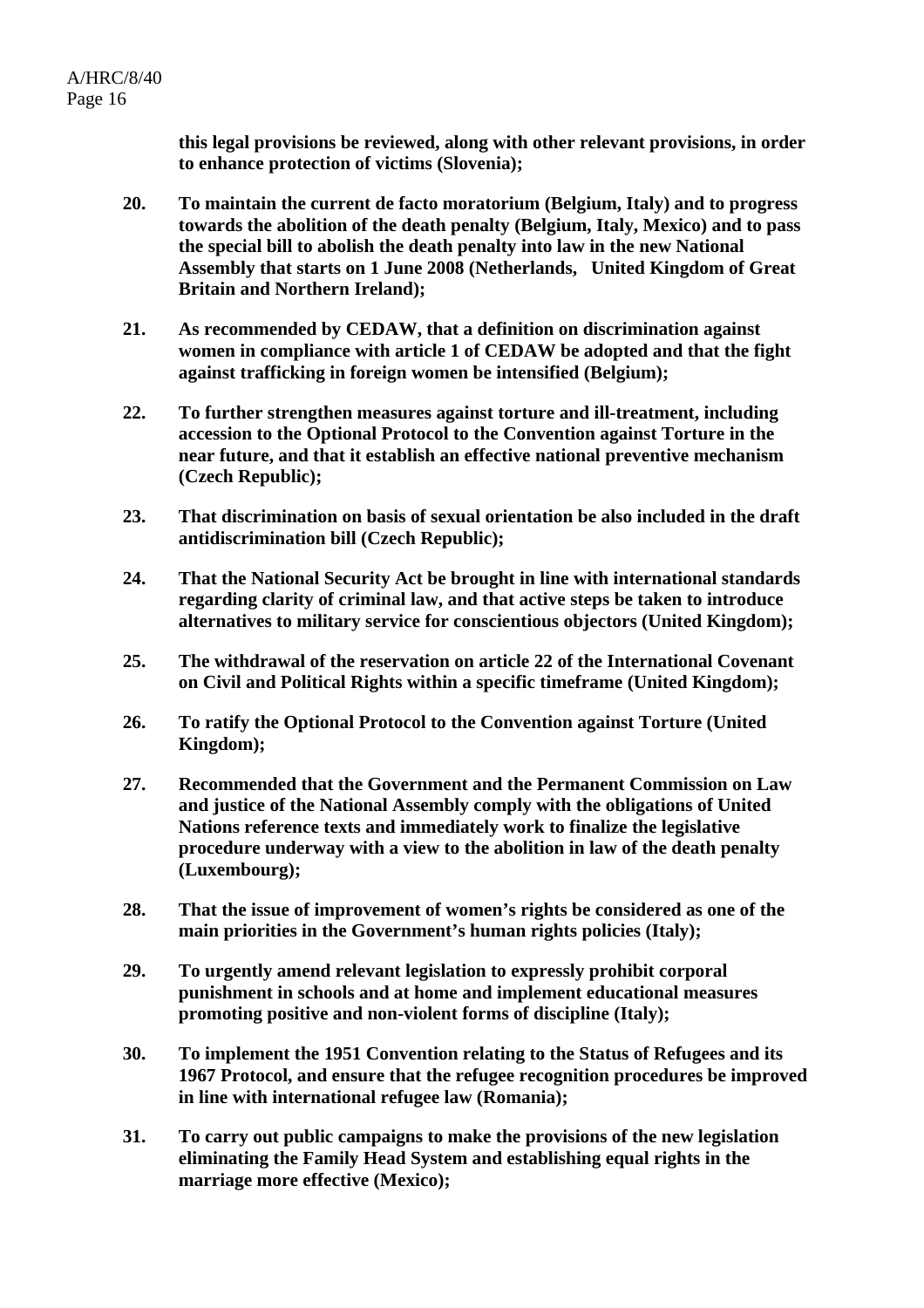- **32. To strengthen legislation regarding domestic violence and to take measures to ensure access of migrants to services including access to the justice system (Mexico);**
- **33. Amending the National Security Law to prevent abusive interpretation by the law (United States of America).**

**65. The response of the Republic of Korea to these recommendations will be included in the outcome report adopted by the Human Rights Council at its eighth session.** 

**66. All conclusions and/or recommendations contained in the present report reflect the position of the submitting State(s) and /or the State under review thereon. They should not be construed as endorsed by the Working Group as a whole.**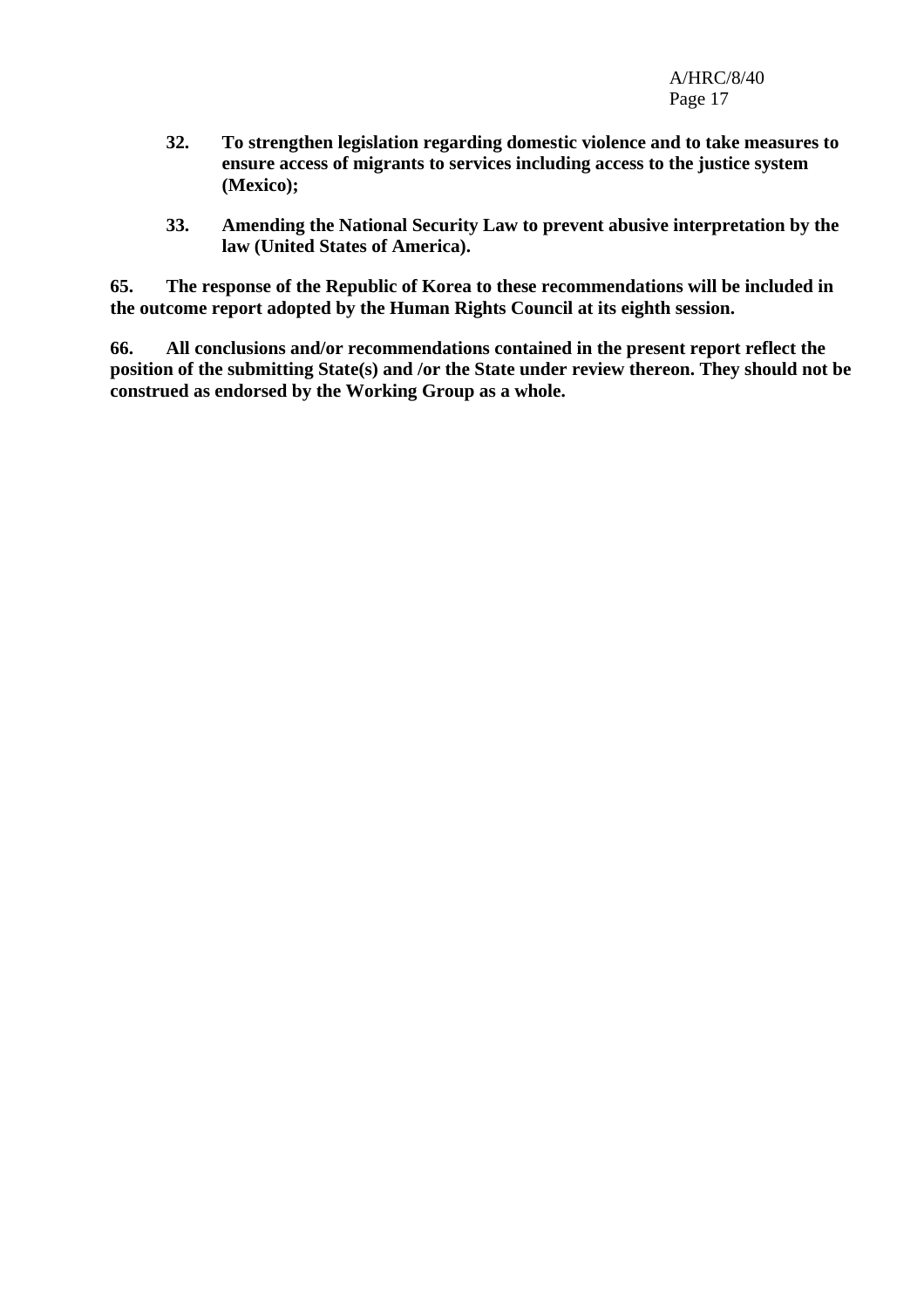#### **Annex**

#### **Composition of the delegation**

 The delegation of the Republic of Korea was headed by H.E. Mr. KIM Sung-hwan, Vice-Minister, Ministry of Foreign Affairs and Trade, and composed of 26 members:

H. E. Mr. LEE, Sung-joo, Ambassador, Permanent Representative to the United Nations and Other International Organizations in Geneva;

H.E. Mr. CHANG, Dong-hee, Ambassador, Deputy Permanent Representative, Mission of the Republic of Korea in Geneva;

Mr. CHO, June-hyuck, Deputy Director-General for International Organizations, Ministry of Foreign Affairs and Trade;

Mr. PARK Hun-yul, Minister Counsellor, Mission of the Republic of Korea in Geneva;

Mr. CHANG, Jae-bok, Director, Human Rights and Social Affairs Division, Ministry of Foreign Affairs and Trade;

Mr. YANG, Dong-kyo, Director of Child and Youth Rights, Ministry of Health, Welfare and Family Affairs;

Mr. KIM, Hong-joong, Director of Rights Protection for Persons with Disabilities, Ministry of Health, Welfare and Family Affairs;

Mr. LEE, Sung-ju, Chief, Human Rights Division, Ministry of National Defense;

Ms. KANG, Sun-hye, Director of Liaison & Cooperation, Ministry of Gender Equality;

Mr. KANG, Nam-il, Counsellor, Mission of the Republic of Korea in Geneva;

Mr. LEE, Sang-bok, Director of International Cooperation, Ministry of Labor;

Mr. LIM, Hoon-min, Counsellor, Mission of the Republic of Korea in Geneva;

Mr. JUNG, Mino, First Secretary Mission of the Republic of Korea in Geneva;

Mr. HONG, Seok-in, First Secretary, Assistant to the Vice Minister, Ministry of Foreign Affairs and Trade;

Mr. BEK, Bum-hym, First Secretary, Mission of the Republic of Korea in Geneva;

Mr. KIM, Pil-woo, First Secretary, Mission of the Republic of Korea in Geneva;

Mr. JANG, Hyun-cheol, First Secretary, Human Rights and Social Affairs Division, Ministry of Foreign Affairs and Trade;

Mr. HONG, Kwan-pyo, Deputy Director, Ministry of Justice;

Ms. AHN, Ji-won, Third Secretary, Human Rights and Social Affairs Division, Ministry of Foreign Affairs and Trade;